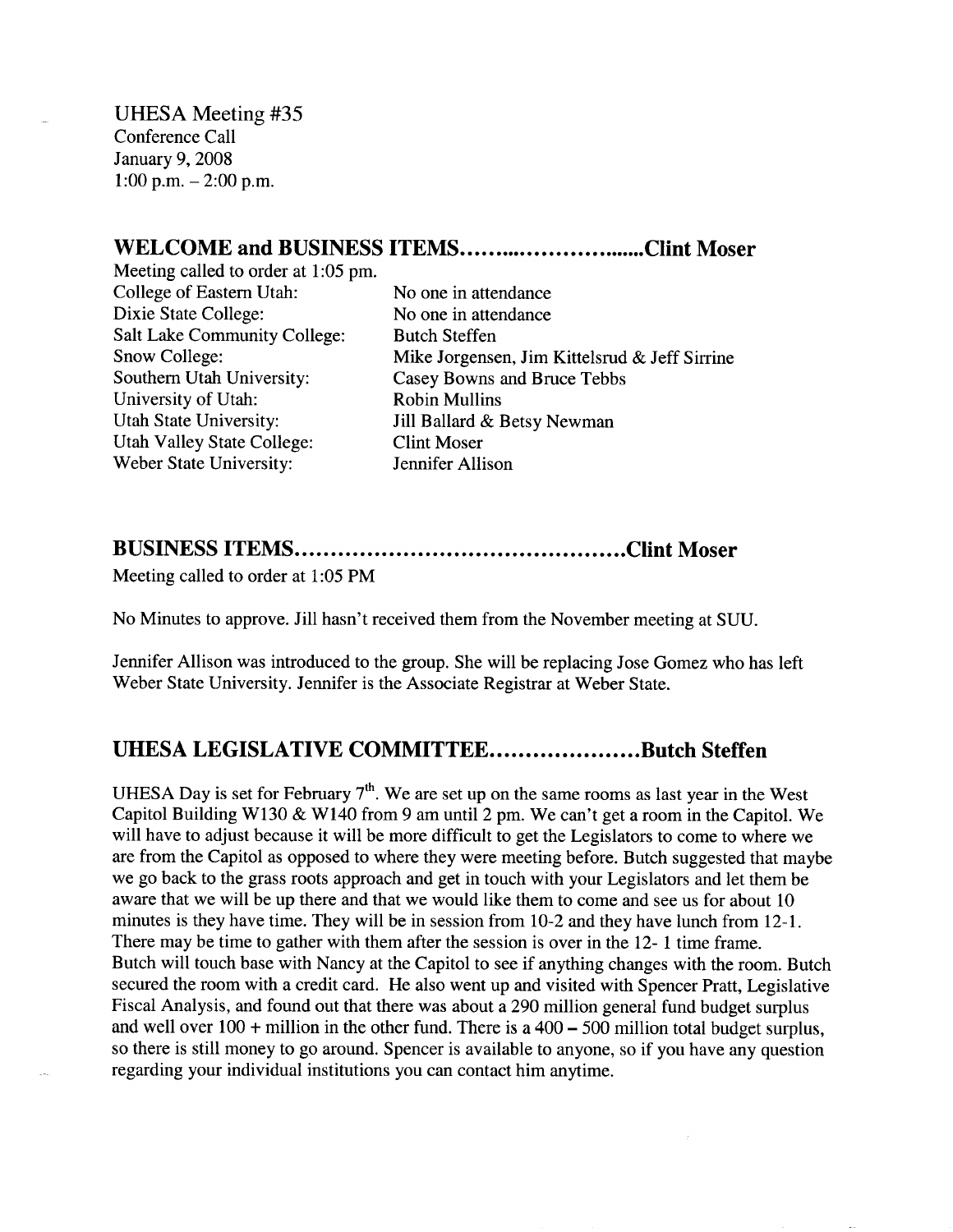Higher Education Appropriations Subcommittee is having their 1<sup>st</sup> meeting before the session on January 16<sup>th</sup>. They will continue to meet in the West Capitol Building W020 downstairs. They will set their agenda for the session.

It was decided that we need put the date and time, the location of the rooms, and the website on the UHES A card. Butch was a little hesitant to put the website on the card because it has not been updated. Barbara had sent out an email about the card and was wondering if we were going ahead with the new logo. Butch asked Jennifer Allison to get with Nancy to check on it. We need to maintain our numbers in getting up there and spending some time with our legislators. This is an election year they will be having the caucus precinct meetings. If anyone is interested in becoming a delegate in March go to the Democratic or Republican web page and get the information on precincts and then you can vote people you want to represent you. Butch sent out a copy of the letter that was sent out to the legislators to Amanda Covington, in the public relations office. Dave Buhler is the current acting interim Commissioner. Richard Kendall left the commission office at the end of the year and has been put on contract to help with a couple of issues up at the capitol as far as Higher Education is concerned. One of the issues is the SLCC/Salt Lake -Tooele ATC merger, which the Board of Regents gave their approval for the merger. It now has to be Okayed by the legislator.

Betsy brought up the way the cost of living monies were distributed last year and that USU's Provost indicated that he was disappointed that the Legislators didn't give the Universities the right to apply that money at their discrimination. She wondered if anyone had heard that the Legislators were going to change the way they apply the cost of living adjustment. 3.5% was given to everyone for a cost of living and then there was 1.5% given for retention at their discretion. Betsy's concern is that their Provost will lobby the legislators to allow the institutions to use that 3.5% adjustment at their discretion. The Provost didn't appreciate that they couldn't control the money and that if someone that wasn't performing well still got the 3.5% cost of living raise and he wants to be able to withhold that from the people that are not performing. She wanted to bring that to everyone's attention so that we can watch the language that comes out. Clint said that in the last couple of years they have shifted to give all employees a cost of living raise. He would be surprised to see them shift it back. He thinks that it is something we should keep our eyes on. In the Governors budget recommendation he has prescribed for exactly a cost of living allowance and not for discretionary. Higher Education is the only area that got the 1.5% discretionary adjustment. All state employees received the Cost of living raise. The Governor's budget suggested that a 3.5% cola and a 1.5% retention for a total of 5%. We are asking for a 4.5% and 1.5% which would be a total of 6%. Butch will check and see if there is any leeway with how the cost of living adjustment is made. He will get with Spencer and then he will get back with us on it.

Jeff brought up that the list of legislators that the letter was sent to was very small. Butch said that the list was from a group of legislators that actually visited with us on UHESA Day. Jeff wondered if we could get it out to everyone. It was brought up that we didn't want to send it to everyone because sending a blind email is not effective at all and sometimes harmful to the cause by blanketing everyone. The idea was that those that had come and met with us were aware of UHESA and knew who we were and would be more open to receiving emails about UHESA. We decided that we should contact our individual legislators and let them know what is going on with UHESA and ask them if we can add them to our email list. Email Butch with anyone that you would like to add to the email list.